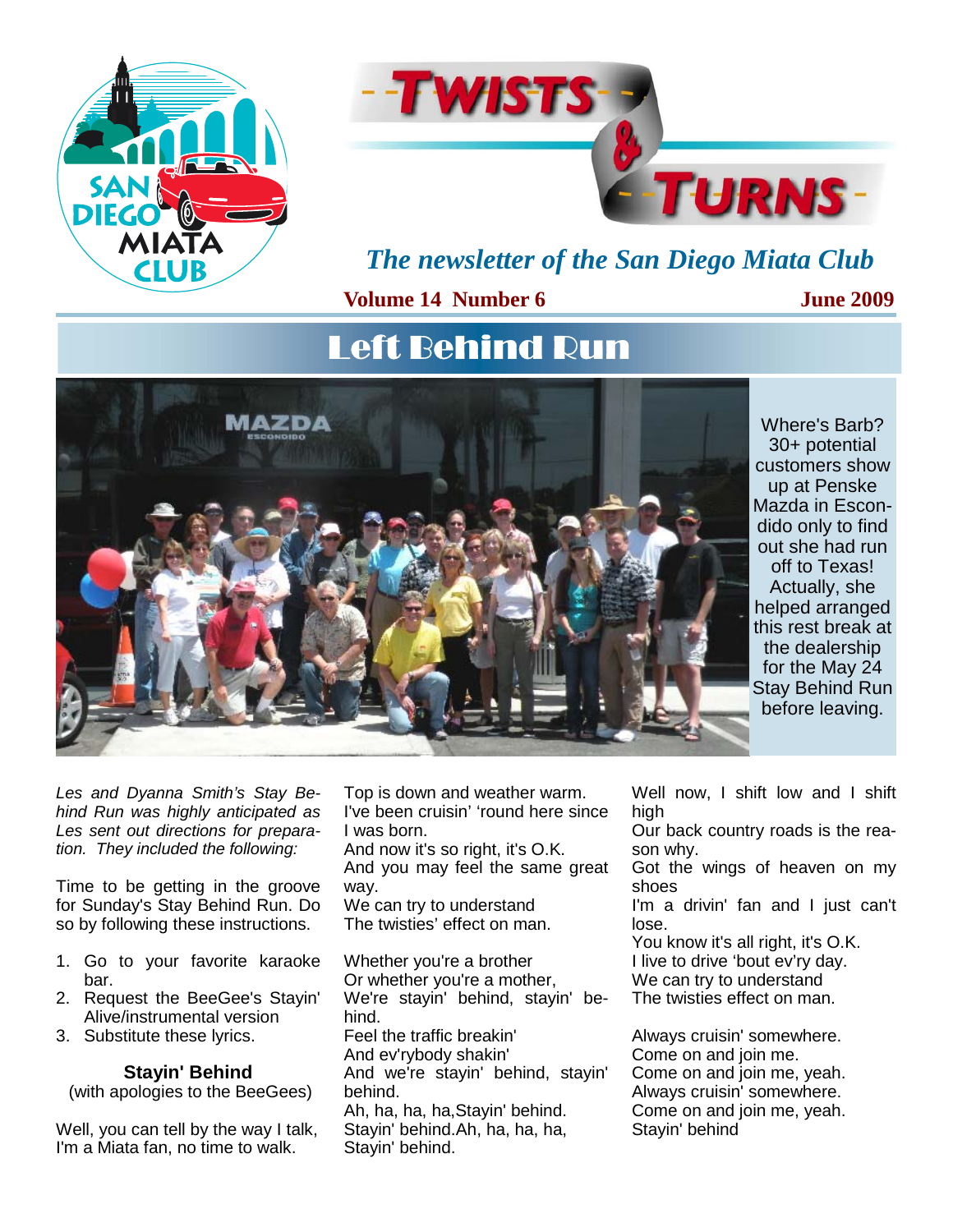# Vice President's Message

#### **Ted Kesler**

**hank you for electing me VP. Just think, "I** spent my whole life working my way up to this".

Sue is not here tonight. She's visiting her inlaws in St Louis and playing in a huge croquet tournament.

So I'm here because the real powers-that-be went to Texas. Ya gotta wonder what the second prize in that contest was.

We're not the left behind part of the club. Like redheaded step kids. There were more cars on Les's run Sunday than went to Dallas. We ate in the Old Spaghetti Factory after. Les, why would you want to go to a factory and eat old spaghetti.

The people that did go to Dallas, that's in Texas by the way, seem to have had a great time.

- ♦ Tom Thompson has crossed 3 states selling oil filters out of his trunk.
- ♦ Steve Waid sang happy birthday to 12 unsuspecting people in a restaurant in Kingman Az. And he and Laurie had been getting the father/daughter discount everywhere they went.
- ♦ Dennis Garon has paid for the trip. He talked to people he met on the way over, and has a Kitchen remodel and three patios scheduled on the way home.
- ♦ The weather girl has learned to say Hot and Dry ten times a day.
- ♦ Mark and Cathy hung a dead bat on the front of the car. It keeps the bugs off sorta. They only have to stop every hundred miles or so to Clay bar and rewax the car.
- ♦ Bosters have been out of town and the country so often they've missed the Search for Madonna, and it drives Jerry crazy. Every night he asks the Motel clerk for the Jungle room with the slip n slide and the tire swing. Janice said it'd be like the Elvis Suite in the Bahrain Hilton.
- ♦ Speaking of the Shacks…Mike was found in the IndianTrading Post in Tucumcari (try spelling that with a straight face). He was carrying E's purse… said she was shopping over in the feathers and war paint dept and he hadn't seen her in 4 hours. He did say "Tell the Hinkles… Ya shoulda come, you don't have to be taller than the sign anymore. They don't check for 2x4's on the pedals or extra pillows or nothing, ya just drive right through!

Except when you get to Texas. Their sign is this high...sez "if y'all pickup truck ain't this tall proceed at your own risk."

Speaking of Texas. Have you ever seen that place? Ya cross into Texas. Huge sign, huge sign!!!! Saloon… Truck stop…Gun store…fireworks…Fresh Bait… Card room… ten acre parking lot.

I know what you're thinking. Liquor in front the Poker in the rear. NO that's Florida

This one just sez Welcome to Texas!! Anyway.

Jan, of course was the last car to cross over into Texas. Jan drives it straight through and pulls up at the border crossing.

Bubba (every guy in Texas is called Bubba): you know the look, big white hat, hubcap belt buckle, Sue sez they look like me only without the Bicycle Butt. So Bubba leans in…

BUBBA: Son does your Mom know you're out here alone?

JAN: No, and If my Ex comes by, don't tell her either.

BUBBA: What kinda car is that, we've seen a passel o these lately? Do they all come with them handles on the top? It's a what? A My atta? Oh yeah…One a them Jap cars looks like a marital aid. And say, what are them things on the seat there with you? Camera lenses ya say? Dang Son, we got bugs in Texas bigger than that.

JAN: I'm looking for my friends, Sir. Have you seen them?

BUBBA: Lessee…We had a guy and his daughter in a yaller car, looked like a canary on Acid. Wanted to sing Happy Birthday to me.

Some ol' boy tried to sell me a All filter.

Feller with a car load a shopping bags from the Indian Trading Post.

Little blond Gal wanted to know what the weather was like here.

Then there was a red car, had something tied on the front, little chrome handles on the seats. Had stuff roped up on the back, looked like tha Joads only headed east? That coulda' been him. Hollywood mustache, funky fedora hat?

#### Yeah that's him!

He was here two days ago waxing his car!"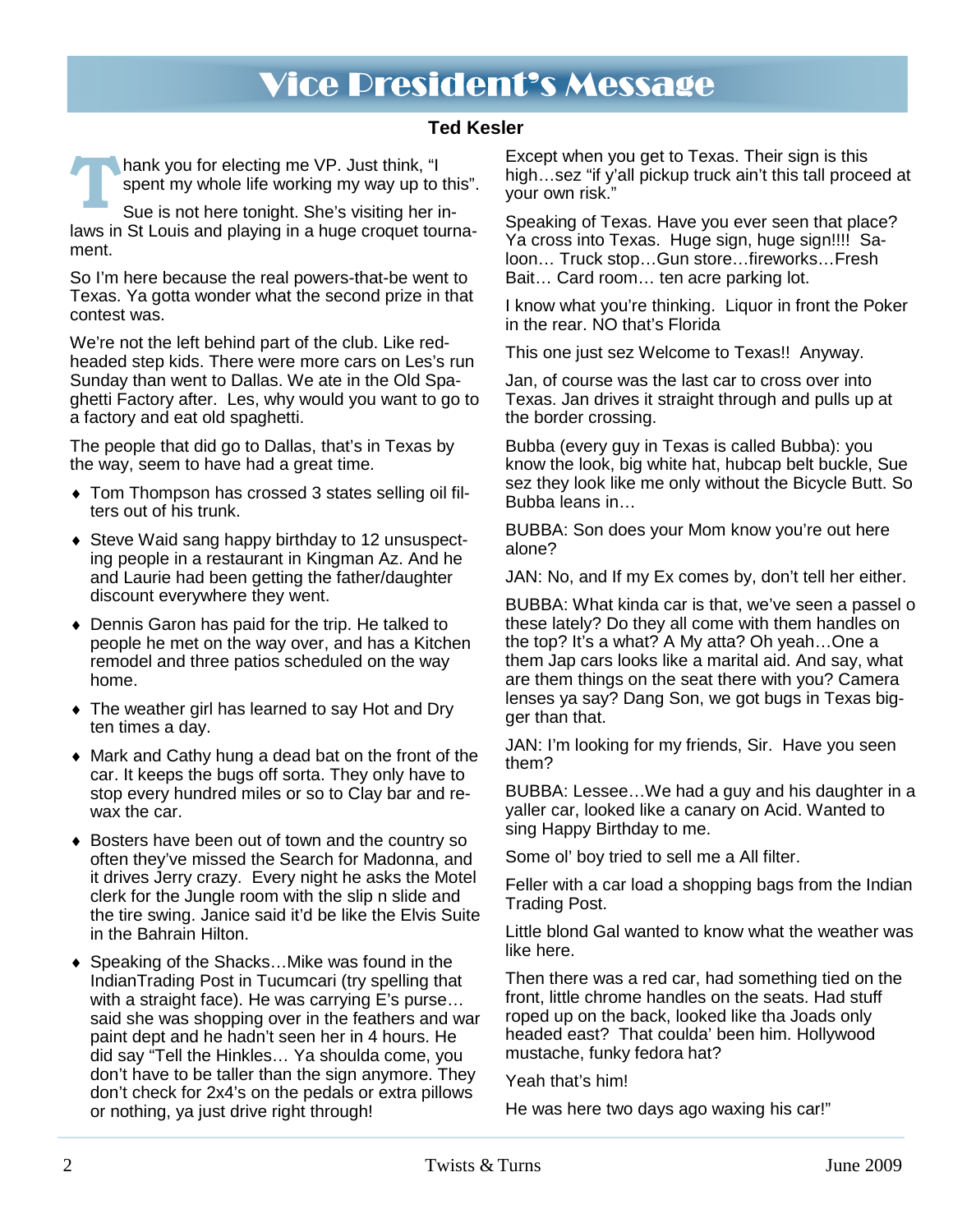# Twists and Turns Re-read

Its like American Idol Rewind, there may be interest in previously-published material. The following, origi-<br>Itally published in our January 2007 newsletter, may interest new members ... while conveniently helping<br>fill spa nally published in our January 2007 newsletter, may interest new members … while conveniently helping fill space!

**1**  A staff member at the former Coast Car covers gave me a quick tutorial on the art of taking a full-car cover off and putting it on. (Dumb me; I didn't know there was such a "system!")

 Here's how to take it off. Beginning at the rear of the vehicle, release the cover and pull the back edge all the way over the top and down to the base of the windshield. Then, pull the just-created fold point of the cover forward and down to the same point at the base of the windshield.

 Next, release the cover at the front and pull that edge up to the top of the windshield. Then, pull that fold point to the top of the windshield also.

 The entire cover should now be on the windshield, anchored on both sides by the door mirrors. Release the cover from one of the mirrors (I do this on the driver's side), roll it toward the opposite side, and release from the other mirror. Lift away and store in the trunk or elsewhere.

To install the cover, reverse the process, ending at the back of the vehicle.

**2**  Using this system, you avoid the guesswork of how the cover is folded and which end goes which way. It saves a lost of frustration performing this chore in the dark. Also, the outer side of the cover never comes into contact with the surface of the vehicle.

# Tierrasanta Patriot�s Day Parade And Red, White and Blue Run

## **Linda Payne**

 $\sigma$  ive club members gathered in Tierrasanta to participate in a very enjoyable small town parade. It seemed that every inhabitant of Tierrasanta was there  $\hat{\Phi}$  all 40,000 of them -- either marching in the parade or lining the streets to watch it. We could see the joy and delight in the eyes of kids big and little as our gaily decorated cars passed by. Very important dignitaries, the principals of two middle schools and three elementary schools, were chauffeured by the Miata group, and it was difficult to say who got more attention the educators or the cars. One principal was overheard to mutter they like your car better than they like me.

 After a nice lunch and a quick walk around the craft fair, the group reconvened for a terrific run, led by Mary Chabot and Linda Payne. The route meandered through La Jolla and Mission Beach before stopping for a visit at Ft. Rosecrans National Cemetery. After saluting our military heroes, we pushed on to give our regards to the USS Midway and then back to Tierrasanta. Altogether a thoroughly patriotic and pleasant day



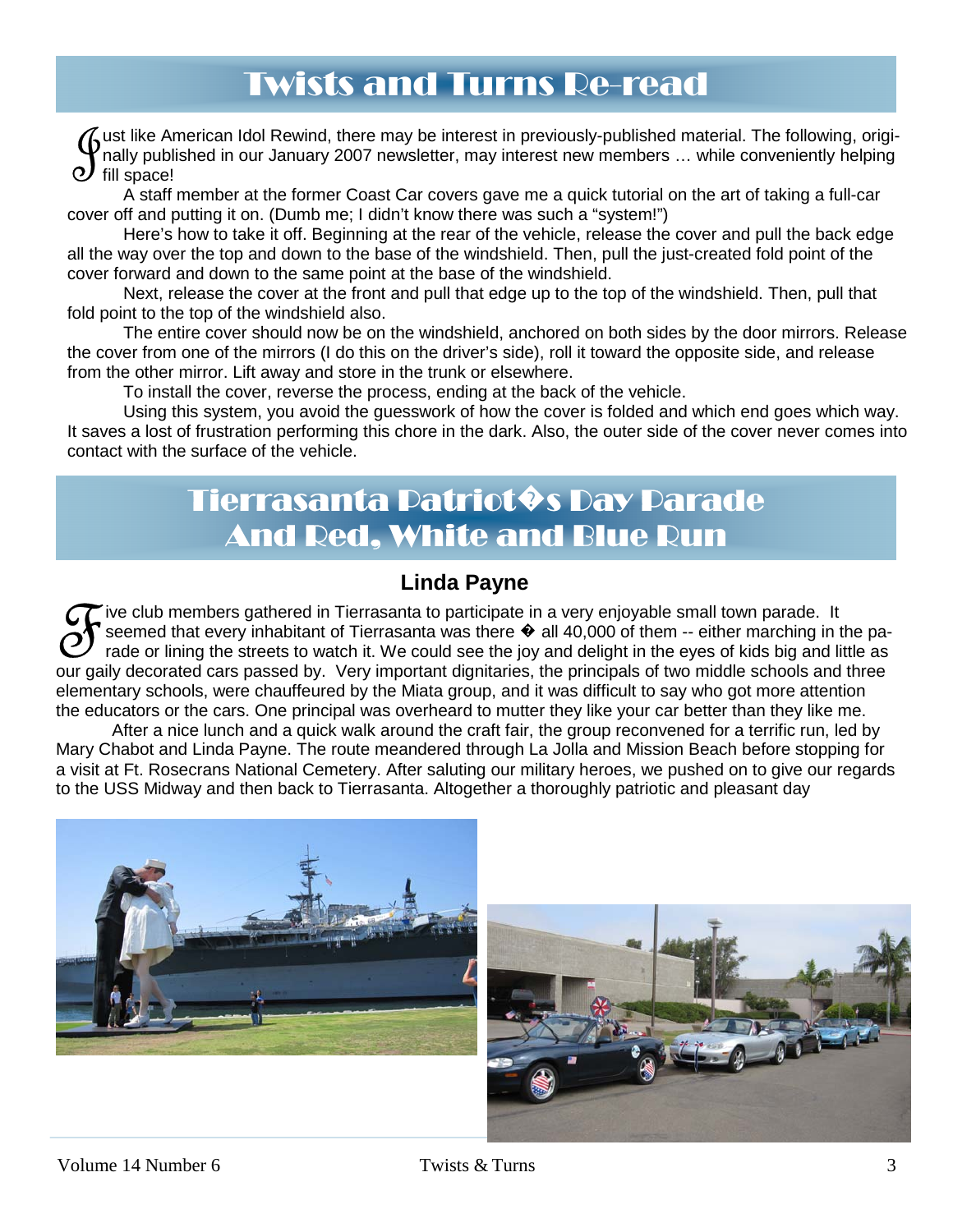# Miata World II Rte 66 Potluck

## Laurie Waid

**Thout 30 folks showed up at the Waid's on April \_ to prepare and discuss travel arrangements** and share ideas for travel to Miata World II in Dallas in May. It was a potluck and guests were  $\bm{\nu}$  asked to bring something they might find to eat on Rte. 66 or in Texas—the variety was astounding! Everything from New Mexican style enchiladas (flat, with a fried egg on top!) to Texas Toast was available, plus plenty of pizza, chicken salad, corn bread, salads, etc.

Many people viewed the DVD's loaned by Eunice Bauman to learn the "flavour" of traveling Route 66 and preview some of the spots we were scheduled to visit.

We were also treated to a "Texan Language Lesson" from Jill Wilson, Texas native, so that we would be able to communicate with our hosts and others in Texas. Jill and Alan Kagan also provided Texas state flags to everyone in hopes of preventing Texas Department of Public Safety (aka Highway Patrol) from taking a dislike to our California cars.





Start Time: 8:00 AM **Date:** Saturday, June 20, 2009 or Monday, June 29

**Meet:** Albertson's parking lot East side of the Freeway on Via de la Valle

**Time:** meet @ 8:15 AM Cruise together to the fairgrounds @ 8:30 AM

**Details:** Want to go to the fair for FREE? Here's your chance. SDMC has two dates when members who agree to display their cars between 8:30 AM & 3:00 PM get into the fair for FREE. 5 to 8 cars each day.

**NOTE:** Advance sign-up is required - contact Steve Waid to get on the list. **Contact:** Steve & Laurie Waid swaid@cox.net (760)432-0727 San Diego County Fair info: http://www.sdfair.com/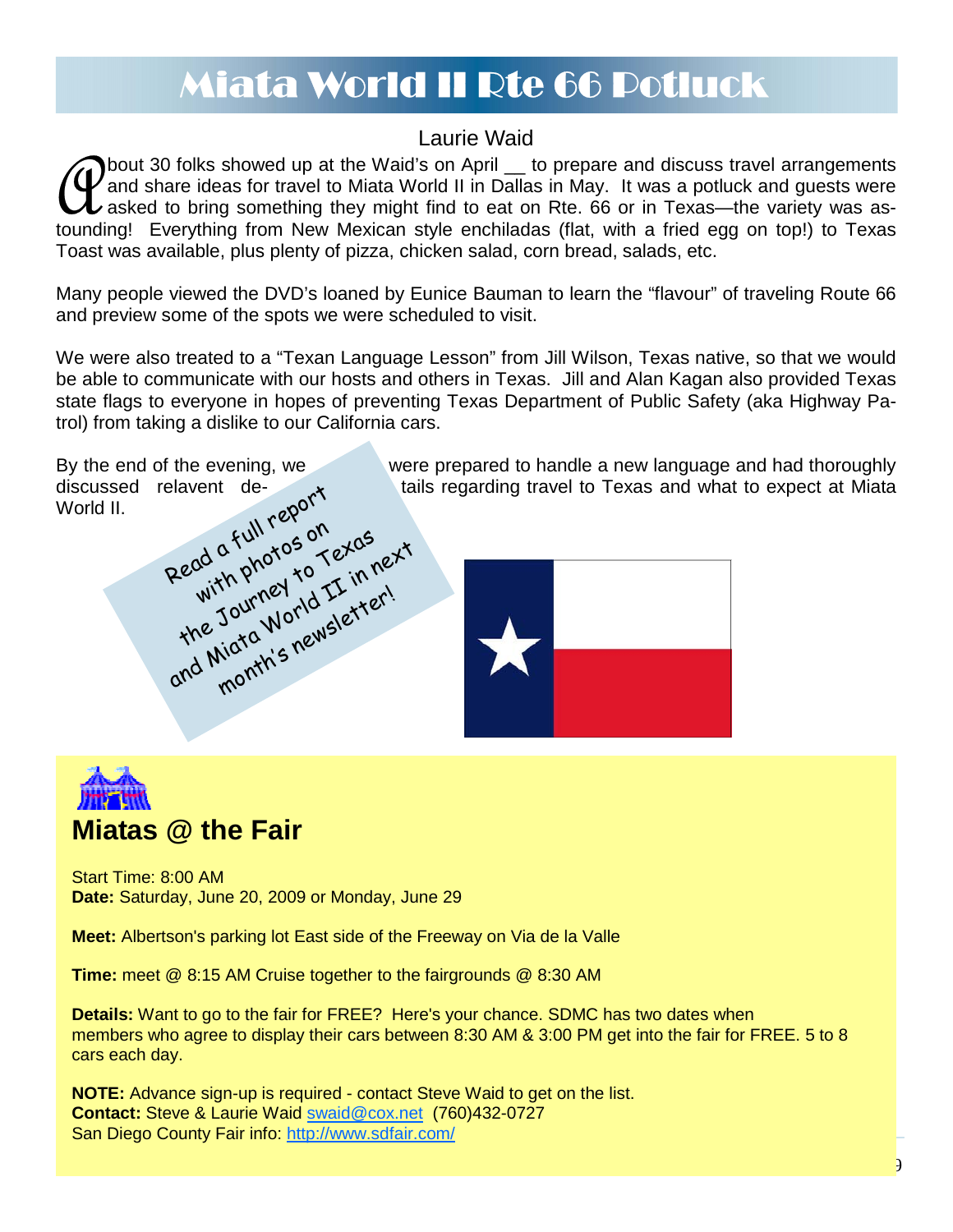# Membership

## **Our Mission**

The purpose of the club is to promote the enjoyment of, and enthusiasm for, one of the world's most exciting sports cars—the Mazda Miata.

Owning and driving a Miata is one of life's great pleasures, and adding the company and camaraderie of like-minded enthusiasts only enhances the experience. Won't you join the fun as we enjoy the beauty of San Diego County from the seat of a very special little roadster?

#### **Let's have fun driving our Miatas!**

Welcome to our new members, 2 since our last newsletter.

Les & Sandy Merrill **Ramona** 2009 Competition Yellow<br>Jerry & Flaine Bauman **Competition Competition Yellow** Jerry & Elaine Bauman As of May 18, 2009, we have 190 memberships (66 single, 124 dual) for a total of 314 members.

## **Monthly Meetings Dues**

Our monthly meetings are a **each month,** except in November have fun. and December when we meet on the third Thursday.

We meet at the Boll Weevil restaurant, 9330 Clairemont Mesa Blvd., in San Diego (between I-15 and SR 163). To contact the restaurant, call 858-571-6225.

great opportunity to meet your fel-p.m. to enjoy meals, snacks, or low club members, ask questions, beverages while chatting with their and share stories. **Meetings are**  Miata friends. The informal meeting held on the fourth Thursday of starts at 7 p.m. We guarantee you'll Many members arrive around 6

> **This month's meeting date:**

> > **June 25**

Dues are \$35 per calendar year, for either an individual or a dual membership (two members in the same household). Members who join the club in the first half of the calendar year (January through June) pay \$35 for their first year; those who join in the second half of the year pay \$20 for the remainder of the year.

## **Badges**

Have you noticed those engraved plastic name badges that other members wear? Would you like to get one?

Badges are available in colors to match your car. The cost is \$10 each for badges with safety-pin closures, or \$11 each for badges with magnetic fasteners. Prices include shipping to your home.

Sue Hinkle handles the ordering. Badge request forms are available at the Regalia table at monthly meetings and on the club's web site. All orders must be prepaid.



#### *Twists & Turns is printed by:*

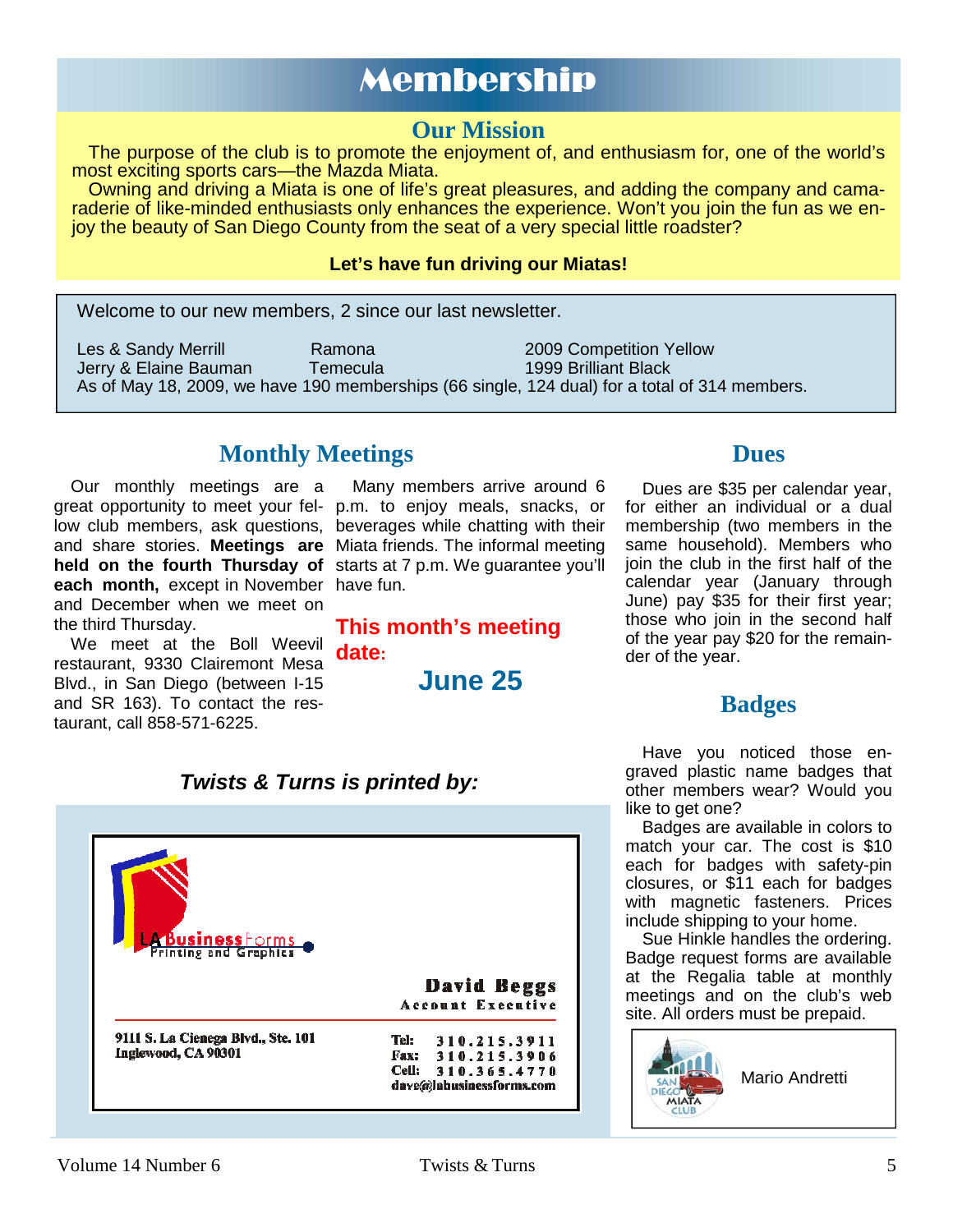# SDMC Officers



**DAVID STREETER President** 

**TED KESLER Vice President** 



**GABE RIVERA Secretary** 



**Treasurer** 

## Executive Board

"@..." indicates that e-mail address ends in @sandiegomiataclub.org

| <b>PRESIDENT</b>                           | David Streeter    | 951-461-1722 | president@                 |
|--------------------------------------------|-------------------|--------------|----------------------------|
| <b>VICE PRESIDENT</b>                      | <b>Ted Kesler</b> |              | vicepresident <sup>@</sup> |
| SECRETARY                                  | Gabe Rivera       | 619-295-5993 | secretary@                 |
| <b>TREASURER</b>                           | Gene Streeter     | 619-656-6730 | treasurer $@$              |
| To send e-mail to all members of the Board | board@            |              |                            |

## **Administrative Board**

| <b>MEMBERSHIP</b>         | Linda Payne         |              | $m$ embership $@$        |
|---------------------------|---------------------|--------------|--------------------------|
|                           | <b>Terri Erbst</b>  |              |                          |
| <b>EVENTS COORDINATOR</b> | Diane Foster        |              | events@                  |
| CLUB E-MAIL               | <b>Bob Kleeman</b>  | 619-501-9776 | postmaster@              |
| WEBMASTER                 | Jerry Standefer     |              | webmaster@               |
| <b>CLUB REGALIA</b>       | Bryan & Vicki Kiehl |              | regalia@                 |
| <b>HISTORIAN</b>          | <b>Elinor Shack</b> | 858-485-0278 | mshack@san.rr.com        |
| <b>NAME BADGES</b>        | Sue Hinkle          |              | sportscarr@sbcglobal.net |
|                           |                     |              |                          |

## *Twists & Turns* **Staff**

| <b>EDITOR</b>               | Les Smith                |              | newsletter $@$                    |
|-----------------------------|--------------------------|--------------|-----------------------------------|
| <b>LAYOUT EDITOR</b>        | Laurie Waid              | 760-432-0727 | swaid@cox.net                     |
| <b>TECHNICAL EDITOR</b>     | <b>Barry Billingsley</b> |              | barrybillingsley@worldnet.att.net |
| <b>Mailing Coordinators</b> | Steve & Paula Kennison   |              | $k$ ennison@san.rr.com            |
| <b>PROOFREADER</b>          | Eunice Bauman            |              |                                   |

*The SAN DIEGO MIATA CLUB is a California nonprofit corporation. Twists & Turns is the monthly newsletter of the SAN DIEGO MIATA CLUB. Use of articles or stories by other Miata clubs is hereby granted, provided proper credit is given. Submissions to the newsletter are welcomed and encouraged. When possible, please e-mail your submissions to the newsletter editor. Submissions may also be mailed to the club's post office box.Submission deadline is the 15th of each month. The Editor reserves the right to edit all submissions.* 

## **Contact SDMC**

ON THE WEB

*www.sandiegomiataclub.org* 

24-HOUR VOICE MESSAGE LINE 619-434-2007

BY MAIL

P.O. Box 421325 San Diego, CA 92142

#### CLUB E-MAIL

Most club communication is conducted via e-mail through a Yahoo Group named SDMC-List. A free Yahoo account is required. Follow these steps to join.

- 1. Go to *http://autos.groups.yahoo.com/ group/SDMC-List* (capitalization matters!).
- 2. Click "Join This Group!"
- 3. If you have a Yahoo account, log in. If you do not, click "Sign Up" and follow the instructions.
- 4. After logging in, you will be returned to the SDMC-List "Join This Group" page.
- 5. In "Comment to Owner," state that you are an SDMC member.
- 6. Complete remaining selections, perform Word Verification, and click the "Join" button.
- 7. Your SDMC membership will be verified. The verification and approval process may take several days.

For more detailed instructions, see the club's website.

#### MEMBERSHIP ROSTER

The membership roster is available to SDMC members only. Follow these steps to access the roster.

- 1. Go to *http://autos.groups.yahoo.com/ group/SDMC-List*.
- 2. Log in and click "Database"
- 3. Click on the most current table in the tables list
- 4. To print, click "Printable Report." The printed copy will be 15–20 pages.

For more detailed instructions and op tions, see the club's web site.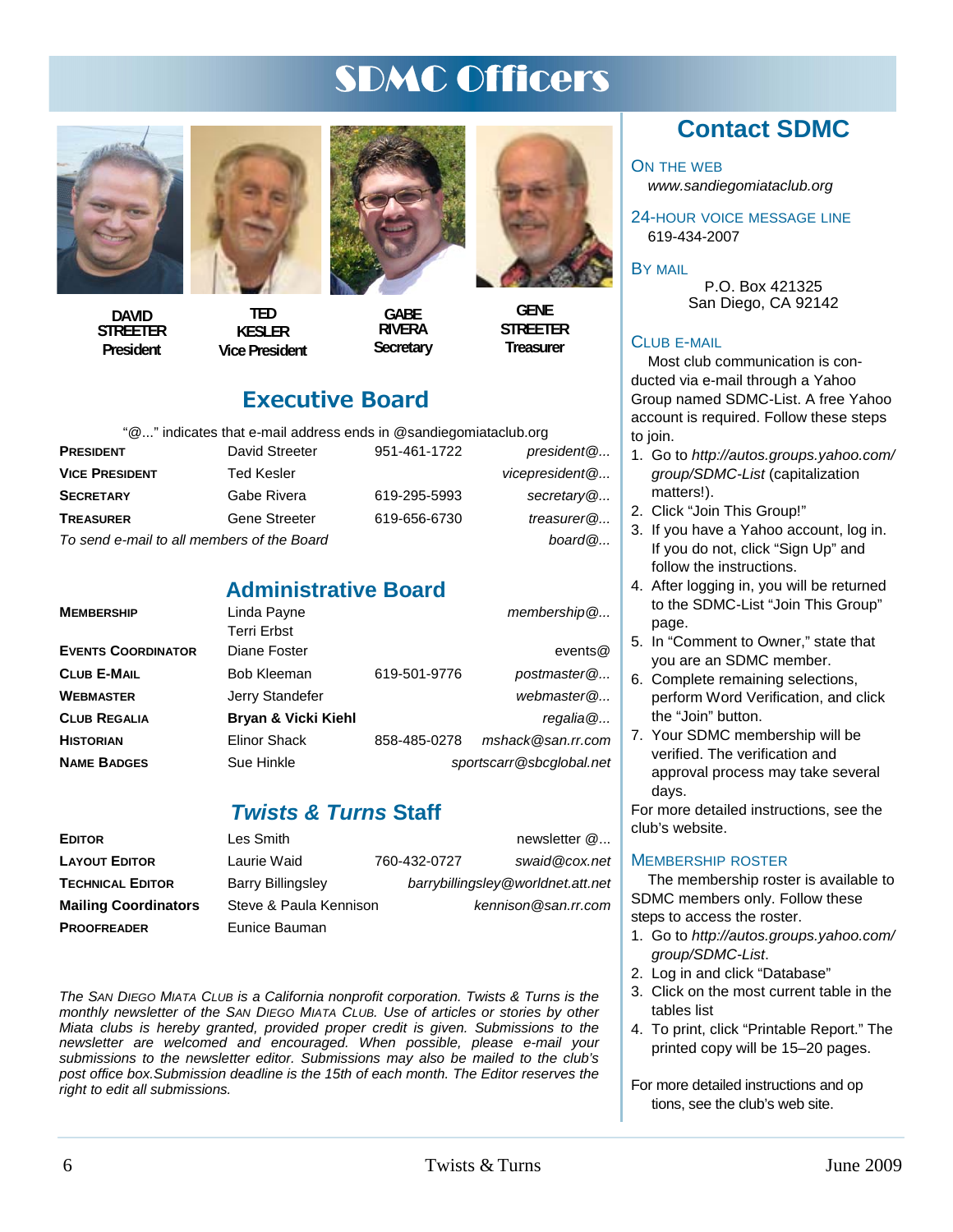# Member Discounts

**M** any vendors offer<br> *not endorse these vendors, but lists*<br> *not endorse these vendors, but lists* discounts to *Miata Club members. The club does them as a membership benefit. Some offers may require you to show a current SDMC membership card.* 

*Businesses that wish to be listed must offer a discount from their normal retail prices to SDMC members. Listings are limited to five lines (about 30- 35 words). Contact newsletter @sandiegomiataclub.org for more information*.

#### **Automotive Services**

**Allen's Wrench.** Mazda Master Technician. 1620 Grand Avenue, San Marcos. 760-744-1192. Discount: 10% (except oil changes).

**American Battery**. Miata batteries & all other batteries. 525 West Washington, Escondido. 760-746-8010. Contact: Jeff Hartmayer. Discount: Fleet discount on all products.

**Express Tire**. Auto repair, tires. 12619 Poway Road, Poway. 858-748- 6330. Manager: David Dolan. Discount: 10% on parts and labor, including tires.

**Good-Win Racing LLC**. Miata intakes, exhausts, shocks, springs, & goodies from Racing Beat, Moss, and more. *www.goodwin-racing.com*. 858- 775-2810. Special club price on everything.

**Hawthorne Wholesale Tire**. Tires, wheels, brakes, and suspension. 877 Rancheros Dr., San Marcos. 760-746- 6980. Discount: 10%

**Just Dings Ltd**. Mobile paintless dent removal. 858-569-3464. Discount: 15%

**Kesler Customs**. Miata chassis braces, adjustable dead pedals, hideaway license plate brackets. Installation of aftermarket parts, fabrication, light welding. Ted Kesler, 619-421- 8472. Special club prices.

**Knobmeister Quality Images**. 3595 Gray Circle, Elbert, CO 80106-9652. Joe Portas, *joe@knobmeister.com*. 303-730-6060.

**Langka Corp**. Guaranteed paint chip and scratch repair system. Cleaning, detailing, and restoration products. 800-945-4532. *www.langka.com*. Discount: 30%.

**Larry Dennstedt's Auto Repair**. 4283 41st Street, San Diego. 619- 284-4911. Discount: 10% on labor.

**Lutz Tire & Service**. Alignment specialist, tires. 2853 Market Street, San Diego. 619-234-3535. Ask for Mike. Discount: 10% on parts (tires not included).

**Magnolia Auto Body**. Restorations, body work. 476 West Main Street, El Cajon. 619-562-7861. Ask for T.J. Discount: 10% on labor and parts.

**Porterfield Enterprises Ltd**. Brake pads, rotors. 1767 Placentia Ave., Costa Mesa. 949-548-4470. Discount: 15% on Porter-field & Hawk brake pads; \$10 off rotors; \$9.25 for Motul 600 brake fluid (1 pint).

**Smog Squad**. 3342 Rosecrans, San Diego. 619-223-8806. General Manager: Jose Munoz. Discount: \$10 on smog tests.

**Thompson Automotive**. Cool accessories for our cool cars; oil filter relocation kits, gauge kits, air horns, brakes, Voodoo knobs, & MORE. *www.thompson-automotive.com*. 949- 366-0322. Discount: 10%

**Tri-City Paint**. Professional detailing, pro-ducts, paint, airbrushes, car covers. West Miramar Area: 858-909- 2100; Santee, Mission Gorge: 619- 448-9140. Discount: Body shop pricing #CM6660.

**World Famous Car Wash**. Complete professional car care. Complete detail, hand wax, leather treatment, free shuttle service. 7215 Clairemont Mesa Blvd, San Diego. 858-495-9274. Discount: 10%

#### **Mazda Dealerships**

**Mazda of Escondido.** 760-737-3200. Discount: 20% on most parts; 15% on labor (not including smog certification). For purchase, ask for Barb and receive free SDMC membership for 1 year!

**Westcott Mazda**. National City. 619- 474-1591. Discount: 15% on parts or labor (except oil changes).

#### **Other Services**

**Coldwell Banker Real Estate**. David T. Bryan, Realtor. 619-334-4625. *davidbryan@coldwellbanker.com*. Free market analysis. No transaction fees for SDMC members or referrals!

**FIRST BRAND Inc**. Web/Logo Designs and Development We are currently offering a 10% discount off our promotional packages listed on www.FIRSTBRANDinc.com or you can call us at 951-672-6677.

**Rosin & Associates.** Attorneys at law. Accidents, insurance issues, general civil law. No recovery, no fee. Anita Rosin,

*anita.rosin@rosinlaw.com*. 619-543- 9600. Discount: 10% on attorneys fees.



For sale: Nearly new Roadstersport Race exhaust for NC and glass-pack baffle, \$120.00. Roland Soule, (858) 404-4375 soulesantee@aol.com

Buying or selling your Miata or Miata accessories? You can do it for free on Miatamart—the Miata for Sale web site, run by SDMC member Rainer Mueller. Check it out at *www.miatamart.com***.** 

**Classified ad space is provided at no cost to SDMC members only. Ads must include first and last names, telephone number, and email address, which must agree with current club roster. Send ads to swaid@cox.net**

**Ads will run for four months unless canceled, and may be revised and resubmitted.**